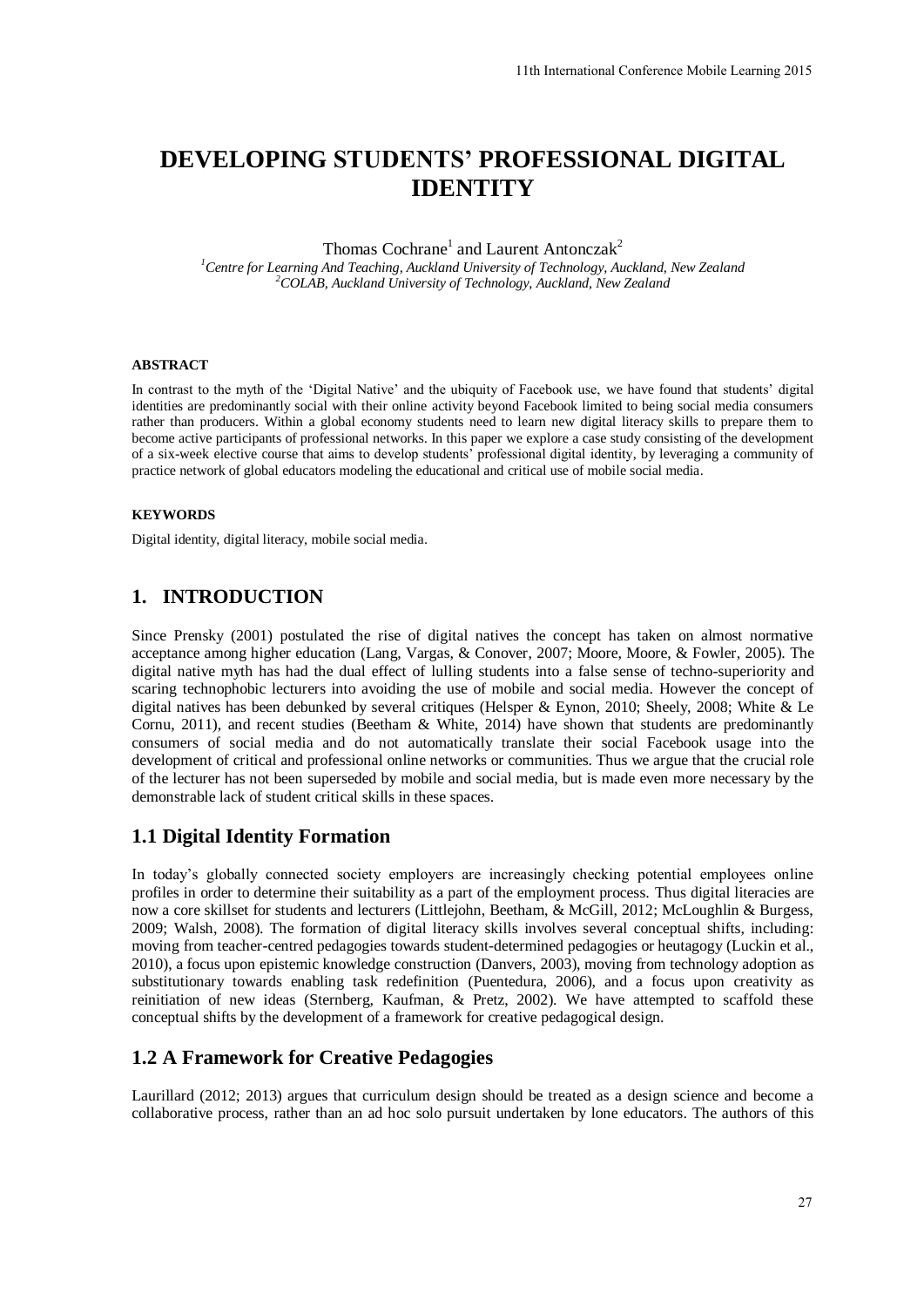paper have found that a collaborative curriculum design process that is informed by a chosen set of theoretical pedagogical frameworks is a creative way to breath new life and fresh ideas into course design. We have detailed the development of a mobile social media framework for designing creative pedagogies [\(Cochrane & Antonczak, 2014;](#page-7-16) [Cochrane, Antonczak, Guinibert, & Mulrennan, 2014\)](#page-7-17), and summarise the latest version of our framework in table 1.

Table 1. A mobile social media framework for creative pedagogies (modified from [\(Luckin, et al., 2010\)](#page-7-10))

|                                                     | Pedagogy                                                                                                                                                                                    | Andragogy                                                                                                                                                                | <b>Heutagogy</b>                                                                                                                                                                                            |  |  |
|-----------------------------------------------------|---------------------------------------------------------------------------------------------------------------------------------------------------------------------------------------------|--------------------------------------------------------------------------------------------------------------------------------------------------------------------------|-------------------------------------------------------------------------------------------------------------------------------------------------------------------------------------------------------------|--|--|
| Locus of Control                                    | Teacher                                                                                                                                                                                     | Learner                                                                                                                                                                  | Learner<br>Mid to end of course:                                                                                                                                                                            |  |  |
| Course timeframe<br>and goal                        | Initial establishment of the<br>project<br>and<br>course<br>induction into the wider<br>design community                                                                                    | Early<br>mid-course:<br>to<br>Student appropriation of<br>mobile social media and<br>initial active participation                                                        | of<br>Establishment<br>major<br>project<br>where<br>students<br>actively participate within<br>an authentic community of<br>practice                                                                        |  |  |
| Cognition<br>Level<br>(Danvers, 2003)               | Cognitive                                                                                                                                                                                   | Meta-cognitive                                                                                                                                                           | Epistemic                                                                                                                                                                                                   |  |  |
| Knowledge<br>production context                     | Subject<br>understanding:<br><b>lecturers</b><br>introduce<br>and<br>model the use of a range of<br>mobile social media tools<br>appropriate to the learning<br>context                     | Process<br>negotiation:<br>negotiate<br>students<br>a<br>choice of mobile social<br>media tools to establish an<br>ePortfolio<br>based<br>upon<br>user-generated content | Context shaping: students<br>create project teams that<br>investigate<br>and<br>critique<br>user-generated<br>content.<br>These are<br>then<br>shared.<br>curated, and peer-reviewed<br>in an authentic COP |  |  |
| <b>SAMR</b><br>(Puentedura,<br>2006)                | &<br>Substitution<br>Augmentation<br>Portfolio to ePortfolio<br>PowerPoint on iPad<br>Focus on productivity<br>Mobile device as personal<br>assistant<br>digital<br>and<br>consumption tool | Modification<br>Reflection as VODCast<br>Prezi on iPad<br><b>New</b><br>forms<br>of<br>collaboration<br>Mobile device as content<br>creation and curation tool           | Redefinition<br>In situ reflections<br>Presentations as dialogue<br>with source material<br>Community building<br>Mobile<br>device<br><b>as</b><br>collaborative tool                                       |  |  |
| Supporting mobile<br>social<br>media<br>affordances | Enabling induction into a<br>supportive<br>learning<br>community                                                                                                                            | Enabling<br>user-generated<br>and<br>content<br>active<br>participation within<br>an<br>authentic design COP                                                             | collaboration<br>Enabling<br>across<br>user-generated<br>and<br>active<br>contexts,<br>within<br>participation<br>a<br>global COP                                                                           |  |  |
| Creativity<br>(Sternberg,<br>et al.,<br>2002)       | Reproduction                                                                                                                                                                                | Incrementation                                                                                                                                                           | Reinitiation                                                                                                                                                                                                |  |  |
| Ontological shift                                   | Reconceptualising mobile<br>social media: from a social<br>to an educational domain                                                                                                         | Reconceptualising<br>the<br>role of the teacher                                                                                                                          | Reconceptualising the role<br>of the learner                                                                                                                                                                |  |  |

The framework was used to guide the design of a six-week intensive elective course that focuses upon students developing professional online profiles and digital literacies.

# **2. CASE STUDY**

During 2013 the authors collaborated on the development of a series of four courses to be part of a mobile social media minor. In semester one of 2014 the authors collaborated on developing a short six-week introduction to the mobile social media minor. We decided to base the course design upon modeling the formation of professional global networks by inviting input into the course from members of our own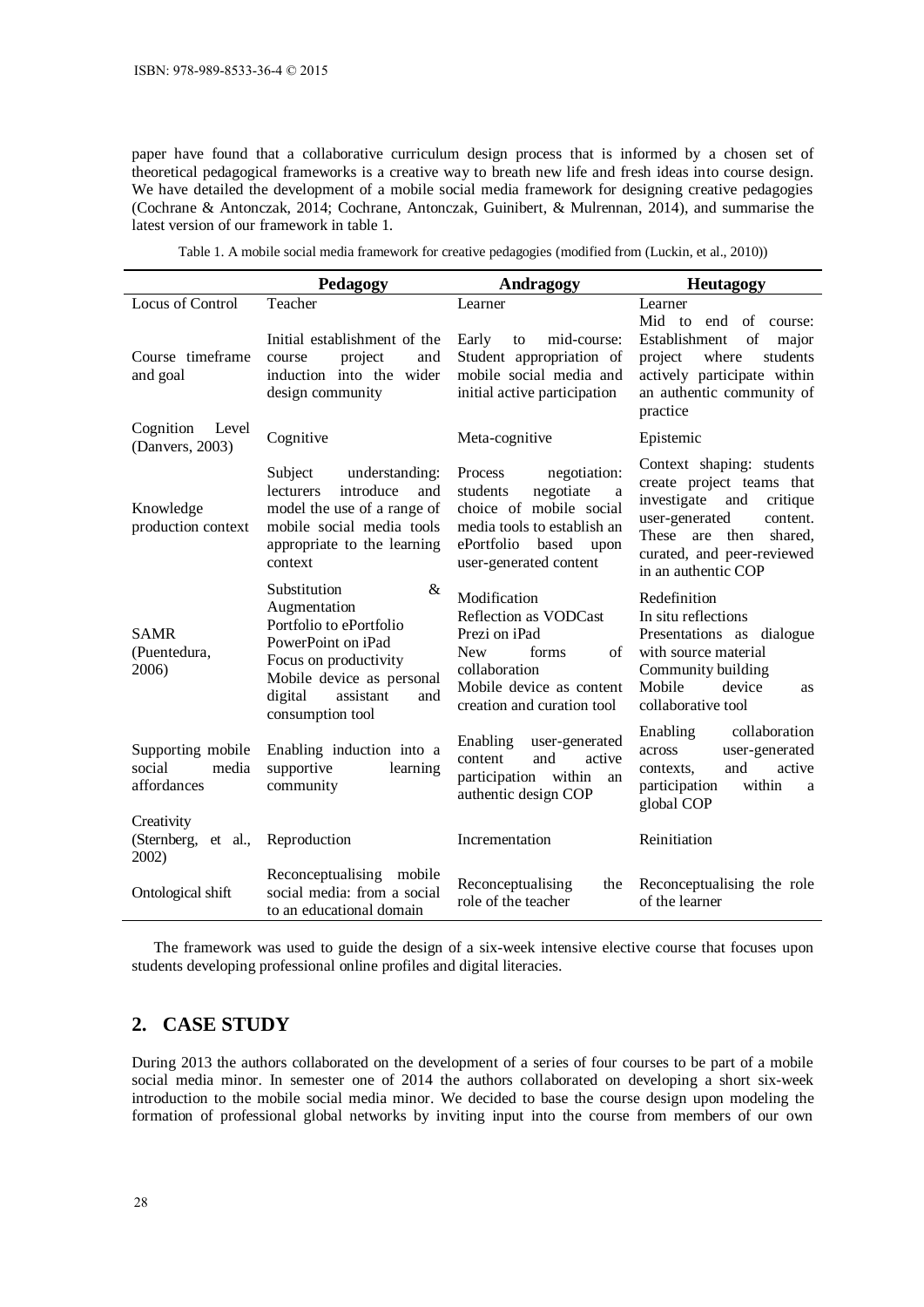## **2.1 Designing the Elective**

- 2. Create a range of mobile 'pathways' in relation to moving image
- 3. Establish a collaborative mobile social media ePortfolio
- 4. Establish a professional digital identity and online presence

|  |  |  |  |  |  | Table 2. Developing a new media elective based upon our mobile social media framework. |  |
|--|--|--|--|--|--|----------------------------------------------------------------------------------------|--|
|  |  |  |  |  |  |                                                                                        |  |

|                                                                  |      |                                                                                                                                 |                    | 11th International Conference Mobile Learning 2015                                                                                                                                                                                                                                                                                                                                                                                                                                                                                                                                                               |                                                 |                              |
|------------------------------------------------------------------|------|---------------------------------------------------------------------------------------------------------------------------------|--------------------|------------------------------------------------------------------------------------------------------------------------------------------------------------------------------------------------------------------------------------------------------------------------------------------------------------------------------------------------------------------------------------------------------------------------------------------------------------------------------------------------------------------------------------------------------------------------------------------------------------------|-------------------------------------------------|------------------------------|
| communication and collaboration.                                 |      |                                                                                                                                 |                    | established open educator networks: icollab (Cochrane et al., 2013) and MoCo360 (Cochrane, Antonczak,<br>Keegan, & Narayan, 2014). By inviting members of these networks to become guest lecturers throughout the<br>elective we created an authentic example of the professional use of mobile social media tools for global                                                                                                                                                                                                                                                                                    |                                                 |                              |
| 2.1 Designing the Elective                                       |      |                                                                                                                                 |                    |                                                                                                                                                                                                                                                                                                                                                                                                                                                                                                                                                                                                                  |                                                 |                              |
| affordances of mobile social media.                              |      | 3. Establish a collaborative mobile social media ePortfolio<br>4. Establish a professional digital identity and online presence |                    | The context of the elective was a six-week optional course in the second year of a bachelor of Art and Design<br>degree. The predominant demographic of the potential enrolling students were second year graphic design<br>students, however the degree also attracts moving image and video production students. The design of the<br>elective was based around several desired student outcomes, whereby students will be able to:<br>1. Demonstrate understanding of mobile 'smartphone' (and tablet) device technology and the unique<br>2. Create a range of mobile 'pathways' in relation to moving image |                                                 |                              |
| week intensive elective course.                                  |      |                                                                                                                                 |                    | Table 2 outlines the modified shortened schedule of the mobile social media minor redesigned as a six-                                                                                                                                                                                                                                                                                                                                                                                                                                                                                                           |                                                 |                              |
|                                                                  |      |                                                                                                                                 |                    | Table 2. Developing a new media elective based upon our mobile social media framework.                                                                                                                                                                                                                                                                                                                                                                                                                                                                                                                           |                                                 |                              |
| <b>Topic</b>                                                     | Week | <b>Guest</b><br>Lecturer                                                                                                        | Cognition<br>level | <b>Assessment activities</b>                                                                                                                                                                                                                                                                                                                                                                                                                                                                                                                                                                                     | <b>Conceptual</b><br>shift                      | <b>PAH</b><br>alignment      |
| Introduction<br>to mobile<br>social media<br>and the power<br>of | 1    | Colombia                                                                                                                        | Cognitive          | Establish personal<br>digital identity via $G+$<br>and Twitter.<br>Introduction to a global<br>network                                                                                                                                                                                                                                                                                                                                                                                                                                                                                                           | From social<br>to<br>professional<br>identities | Pedagogy                     |
| collaboration<br>The power of<br>an online<br>profile            | 2    | <b>AUT</b><br>Journalism                                                                                                        | Meta<br>Cognitive  | Creating promotional<br>videos via Vine                                                                                                                                                                                                                                                                                                                                                                                                                                                                                                                                                                          | Teacher<br>guided                               | Andragogy                    |
| The power of<br>social media<br>curation                         | 3    | UK                                                                                                                              | Meta<br>Cognitive  | Establishing a shared<br>personal workbook via<br>Wordpress                                                                                                                                                                                                                                                                                                                                                                                                                                                                                                                                                      | Student<br>negotiated                           | Andragogy                    |
| The power of<br>an eportfolio                                    | 4    | Design<br>Professional                                                                                                          | Meta<br>Cognitive  | Establishing identity<br>within a global<br>professional community<br>(Behance)                                                                                                                                                                                                                                                                                                                                                                                                                                                                                                                                  | Student<br>negotiated                           | Andragogy                    |
| The power of<br>collaborative<br>production                      | 5    | Mobile App<br>Developer                                                                                                         | Meta<br>Cognitive  | Collaborate in a<br>team-based project as<br>content creators using<br>Vyclone                                                                                                                                                                                                                                                                                                                                                                                                                                                                                                                                   | Student<br>negotiated                           | Andragogy                    |
| Participation<br>in a shared<br>journey                          | 6    | Ireland                                                                                                                         | Epistemic          | Presentation of<br>ePortfolios and<br>reflection on new digital<br>identity perspectives                                                                                                                                                                                                                                                                                                                                                                                                                                                                                                                         | Student<br>directed                             | Andragogy<br>to<br>heutagogy |
|                                                                  |      |                                                                                                                                 |                    | In the following section we expand upon the summary within Table 2.                                                                                                                                                                                                                                                                                                                                                                                                                                                                                                                                              |                                                 |                              |
| <b>2.1.1 Assessment Activities</b>                               |      |                                                                                                                                 |                    |                                                                                                                                                                                                                                                                                                                                                                                                                                                                                                                                                                                                                  |                                                 |                              |
|                                                                  |      |                                                                                                                                 |                    | As the course was a short six-week elective we wanted to keep the assessment activities as practical as<br>possible, and focus upon students developing skills that they could build upon in their later courses within the<br>degree. The key points covered during the six weeks of the elective included:                                                                                                                                                                                                                                                                                                     |                                                 |                              |
|                                                                  |      |                                                                                                                                 |                    |                                                                                                                                                                                                                                                                                                                                                                                                                                                                                                                                                                                                                  |                                                 | 29                           |

#### **2.1.1 Assessment Activities**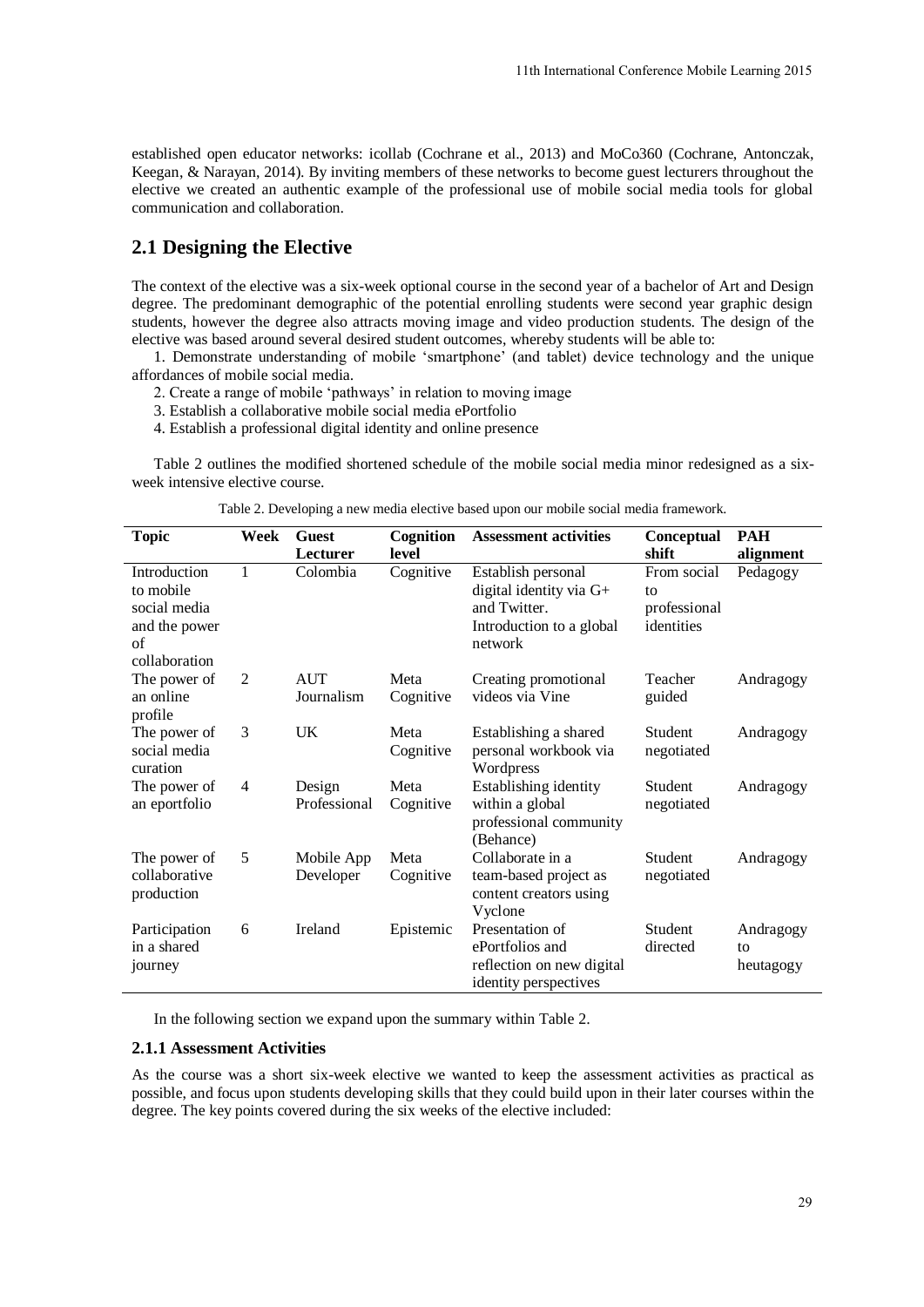- An overview of the paper and the ethics of the expected course culture of open sharing and collaboration
- A critical introduction to Mobile Social Media
- Smartphone and tablet technology affordances
- ePortfolios and Web2 tools
- Exploring creativity enabled by Mobile Social Media
- Exploring mobile tools to use for future online collaborations
- Discussing some examples via a series of case studies

These were assessed by three activities including: the production and sharing of a six-second selfpromotional video using Vine (summative), evidence of engagement in the course community via mobile social media (formative: evidenced by posts on Google Plus community, Twitter, and creation of a video channel on either YouTube or Vimeo), and the collation of students' online profiles and work in progress using Behance as an ePortfolio (summative). A course outline and assessment criteria were shared with the students on Google Docs and linked into the course Google Plus Community.

### **2.2 Participants**

The first iteration of the elective course involved fifteen-second year bachelor of design students and the two authors as collaborative lecturers. One of the first course activities was a survey of the students designed to identify their previous experience of mobile social media. The results indicated that while the majority of students considered themselves "digital natives", their mobile social media activity was mainly limited to Facebook (100%), text messaging (93%), Web browsing (93%), Calendar (86%), YouTube viewing (86%), Google Maps (72%), and Instagram (64%) usage, with limited use of mobile social media within educational contexts. All of the students owned a mobile phone, with 85% smartphone ownership (64% iPhone, 21% Android), all of the smartphone owners used 3G/4G mobile broadband as well as the University WiFi network. All students also owned either a laptop (64%) and/or a tablet (43% iPad, 7% Android). Table 3 provides a summary of the Surveymonkey results of students' use of mobile social media within education, indicating that the majority of the elective course activities were new to their educational experience.

| <b>Activity</b>                        | Usage $\%$ | <b>Activity</b>                   | Usage %  |
|----------------------------------------|------------|-----------------------------------|----------|
| Watched PODCasts of lectures           | 10%        | Created your own PODCasts         | $\theta$ |
| Mobile Web searches                    | 50%        | Twitter                           | 20%      |
| Text messaging                         | 40%        | Mobile Blogging                   | 10%      |
| Recorded & uploaded mobile video       | 20%        | Recorded & uploaded mobile photos | 30%      |
| eBooks or iBooks                       | 20%        | iTunesU                           | $\theta$ |
| Augmented reality                      |            | Soundcloud                        |          |
| <b>Blackboard App</b>                  | 30%        | <b>QR</b> Codes                   | 10%      |
| Skype                                  | $\theta$   | $G+$ Hangouts                     | $\theta$ |
| Google Drive                           | $\theta$   | Geolocation activities            | $\theta$ |
| Collaborative Wiki editing<br>$\Omega$ |            | None of these                     | 10%      |

Table 3. Student participants' mobile social media usage in education survey results

#### **2.3 Results**

In this section we briefly analyse some of the curated course content that included: mobile social media streams, student workbooks and reflections on their Wordpress blogs, student ePortfolios on Behance, livestreams of face to face guest lecturers, and archived guest lecturer hangouts on YouTube.

#### **2.3.1 Mobile Social Media Analysis**

We used a Google plus Community as a course hub, and curated social media streams via a course hashtag (#autmsm2014) using TAGBoard for student activity on Google Plus, Twitter, and Vine. Table 4 provides a summary of mobile social media use associated with the elective.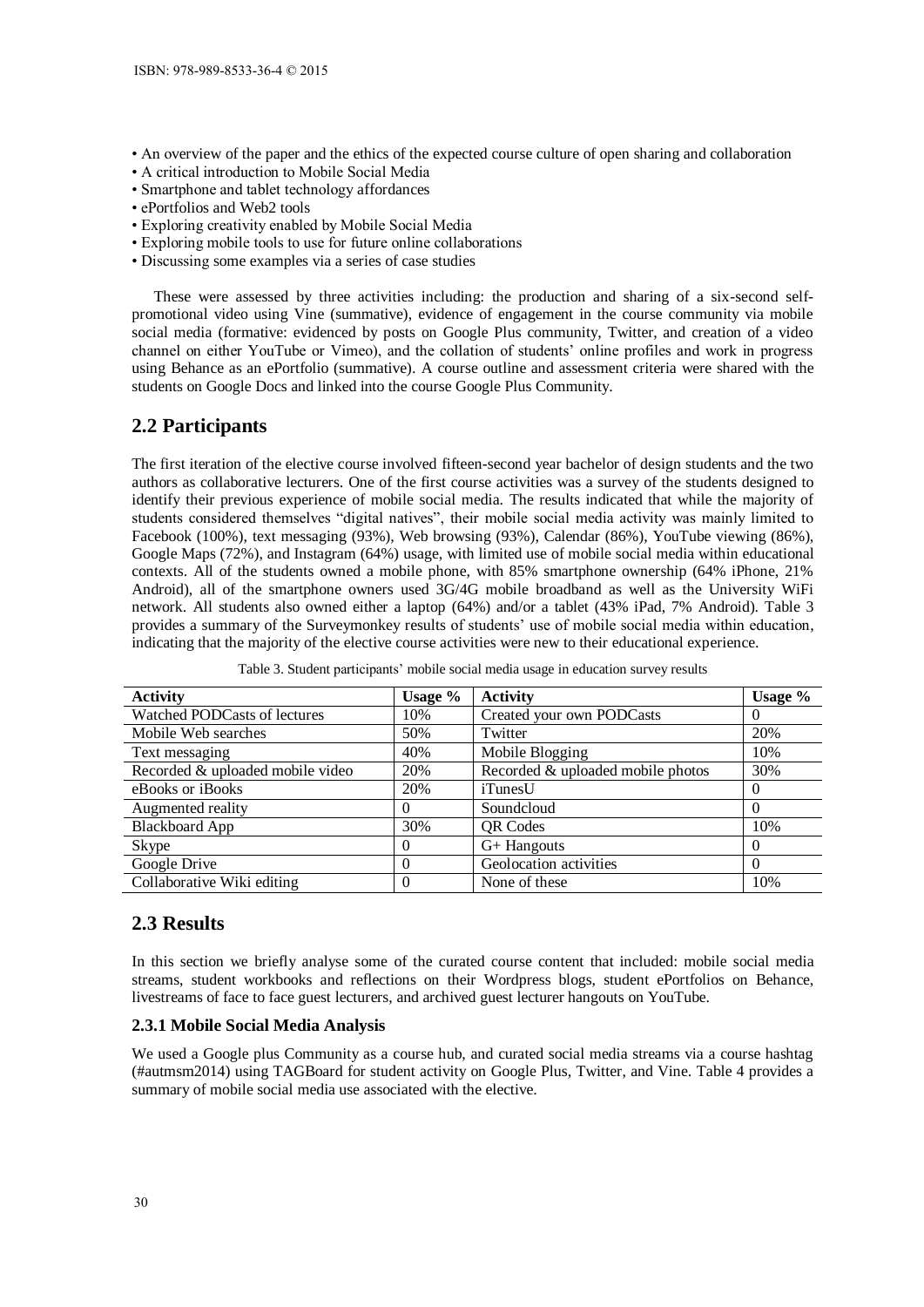| Mobile social media                                          | <b>Activity</b>                      |
|--------------------------------------------------------------|--------------------------------------|
| Map of geotagged #autmsm2014 Tweets http://goo.gl/maps/vvBgm | 179 tweets from 20 users             |
| Google Plus Community http://is.gd/Vy5NHY                    | 96 posts and 150 comments            |
| TAGBoard https://tagboard.com/autmsm2014/182047              | 320 posts                            |
| Vine video production http://vinebox.co/tag/autmsm2014       | 30 Vine videos                       |
| Example ePortfolio interaction on one Behance profile        | 187 views 26 appreciations 7 follows |
| Wordpress workbooks                                          | 14 Wordpress workbooks with an       |
|                                                              | average of 12 pages each.            |

| Table 4. #autmsm2014 mobile social media activity summary |  |  |  |  |
|-----------------------------------------------------------|--|--|--|--|
|-----------------------------------------------------------|--|--|--|--|

TAGSExplorer [\(Hawksey, 2011\)](#page-7-20) was used for a more detailed graphical Twitter analysis of the course hashtag usage (#autmsm2014), shown in figure 1.





Figure 1 illustrates that the key conversational nodes using the course hashtag were the lecturers, While many students are represented by isolated nodes Figure 1 also identifies the beginnings of a couple of students becoming conversational nodes as they built up confidence throughout the six weeks of the course. Figure 1 also illustrates the reach of Twitter as a tool for facilitating a connected network with associated social media sites and guest lecturers from around the globe.

#### **2.3.2 Examples of Student Work**

As an introductory course activity students were invited to collaboratively edit an interactive course Google Map by locating links to their online profiles and examples of Vine videos as points of interest. The map data was also exported into a mobile augmented reality browser as an example of the contextual affordances of mobile social media. Students used Vine to create a short six second stop motion representation of their design expertise, reflected on their course experiences and establishment of their social media profiles on their own Wordpress blogs, and curated the beginnings of a personal professional portfolio on Behance.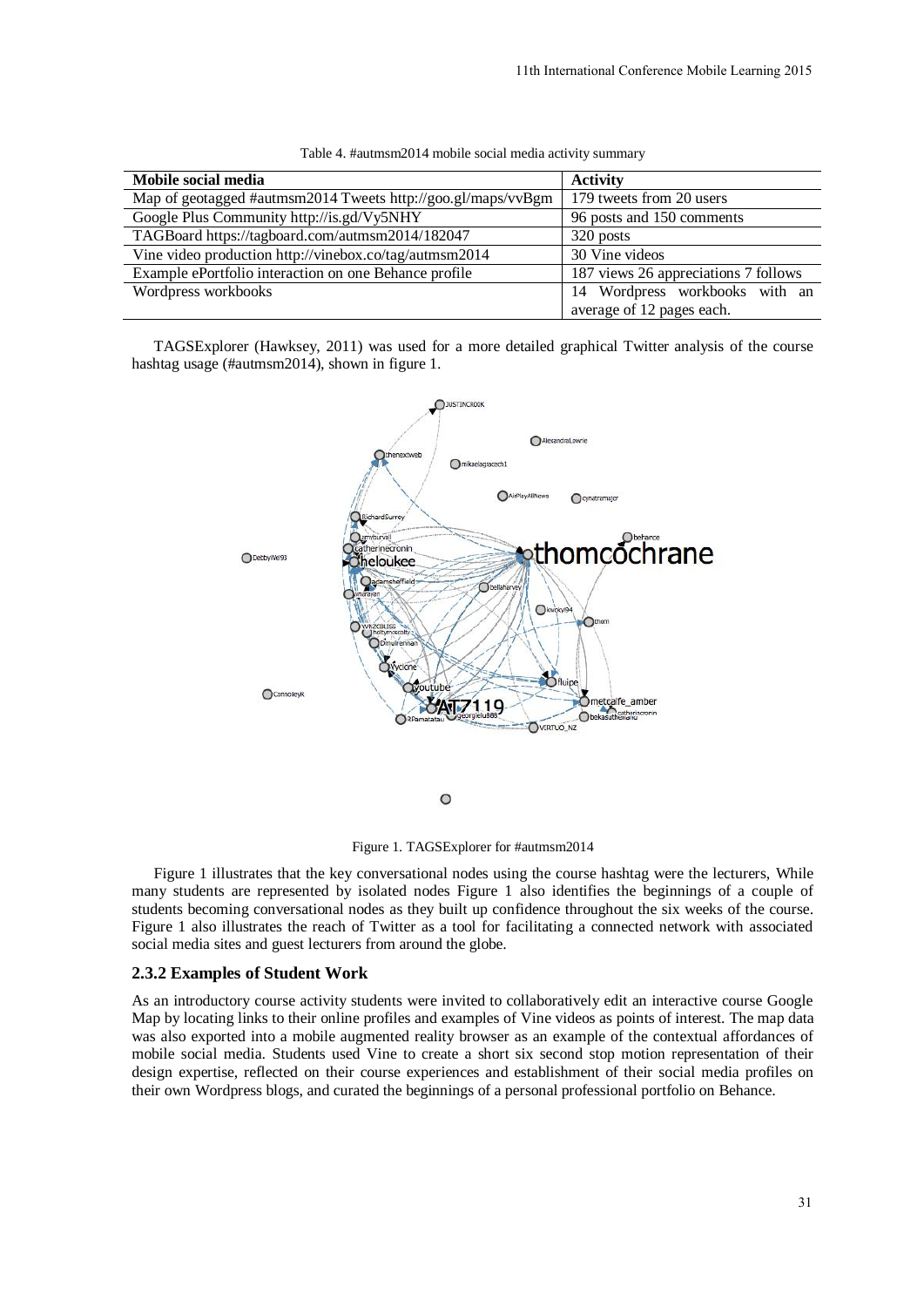Links to example student work:

- Example Student Promo Videos http://www.youtube.com/playlist?list=PL2- TasqEeWBuEwDsfLIrnjyug9g1L9ICl
- Example Student Workbook: http://richardsurrey.wordpress.com
- Example Student Behance ePortfolio: https://www.behance.net/RichardSurreyDesign

Overall we were pleased with the level of creativity and reflection evidenced in student contributions to the elective community (see Table 4 for a summary). Table 5 provides a summary of summative course assessment results for the first elective cohort in 2014.

Table 5. #autmsm2014 course assessment results summary

| Assessment        | <b>Results</b> |
|-------------------|----------------|
| Vine video        | B average      |
| Behance Portfolio | A- average     |
| Course pass rate  | 100%           |

The assessment criteria for the two summative assessment activities was broken into four categories:

- *Media:* Demonstrate care and control of appropriate media and materials through every stage of the design process, including final work and workbook, showing attention to detail.
- *Design effectiveness:* Demonstrate the ability to resolve macro- and micro-aesthetic issues, with a particular focus on visual features (images, semantic).
- *Design content*: Demonstrate an understanding of the experience of a viewer or an audience.
- *Process and participation*: Demonstrate the ability to critically reflect on your work and that of peers by actively participating in class discussions and critiques.

Submission required students to post the following in the elective Google Plus Community:

- *Behance* URL
- *Brand Yourself* video URL
- Wordpress workbook link containing reflective statement, references, tests, experimentations, work documentation, self-analysis, and course content with annotations.

#### **2.3.3 Student Feedback**

Student feedback on the elective course was very positive, and students posted reflections on their course experiences on their Wordpress blogs and/or as short video reflections. Two indicative examples are included here.

When coming into this course I personally thought that it was about designing apps and had no idea to what we actually were going to do. When first explained what the course was about I thought I knew a lot already as was on a few social media platforms but I was wrong!! This course brought forward so many ideas and creative ways into how we can brand ourselves on social media platforms in a professional way, not only this but how to connect and interact with other devices to make life so much easier! I thought this course was really good as our generation seem to think they know everything about technology because we have grown up with it and experienced change first hand. I have learnt so many new techniques to get my work out in the open, portray myself and also most importantly to me tools that will help me save a lot of time in the future for working on projects together with people. I thought that the interaction with other lecturers and interested parties all over the world was amazing, it was awesome to get an insight from people on the other side of the world and find out the similarities and differences in teaching and learning platforms but also learn from what they had to say to heighten our interest and knowledge of our particular course. Thank you so much! I will definitely benefit from this course and hopefully will see you again in the future. (Student1, 2014)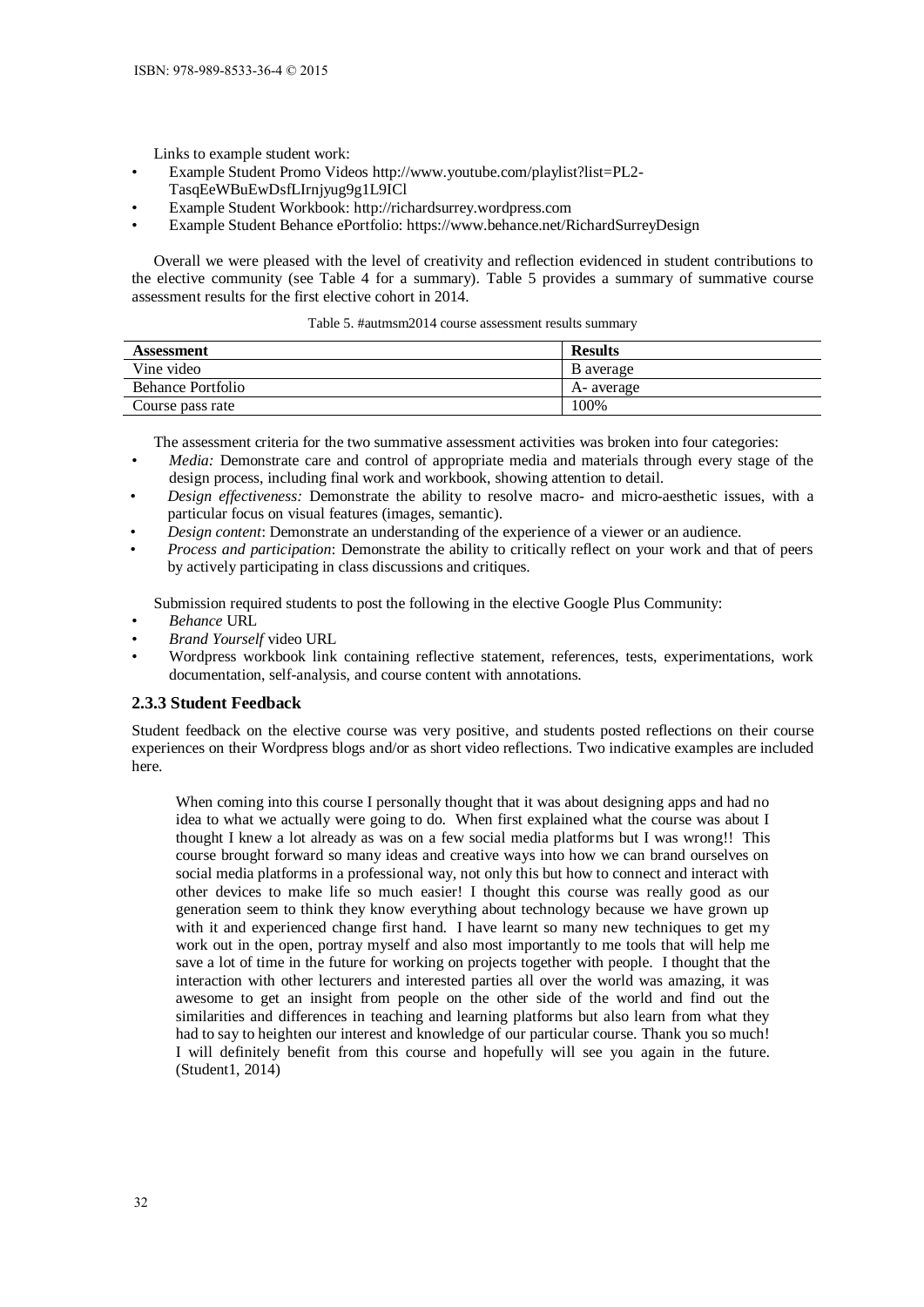Working as a creative person in today's industry requires an in-depth knowledge of how mobile social media is intrinsically linked to how we work and how we promote ourselves as professional people. Without this class I would have a hard time creating an active online presence which could potentially become a job opportunity, I am grateful to *my lecturers* for helping me realise the importance of social media and Its real life application. I feel as though I am now equipped with the basic tools to move forward as a professional designer and promote myself as a brand more effectively. (Student2, 2014)

The impact of the elective course on the formation of students' digital identity was evident in student reflective feedback on their Wordpress blogs as illustrated above.

## **3. DISCUSSION**

We attempted to design the course as a potentially transformative learning experience and measure this by integration within the course assessment criteria that included recording of student process and participation: "Demonstrate the ability to critically reflect on your work and that of peers by actively participating in class discussions and critiques as well as engaging online via *Google+ Community".* Table 4 provides a summary of the course activity, and it was clear that students' previous lack of active participation with online networks and communities beyond Facebook meant that their first engagement in a Google Plus Community was definitely a learning experience. 11th International Conference Mobile Learning 2015<br>equires an in-depth knowledge of how<br>work and how we promote ourselves as<br>e a hard time creating an active online<br>tunity. I am grateful to my lecturers for<br>Its real life

Students expressed the wider curriculum impact of their #autmsm2014 elective experience as they sought to integrate some of these experiences into other courses and projects. Thus the elective course built students' self-esteem and confidence in the professional and critical use of mobile social media, particularly with respect to moving from local networks and interaction with their classmates to experiencing a network of international experts and support groups.

One of the limitations of the six-week elective format has been Time. In spite of a general positive feedback from the students, we noticed that there wasn't much participation and engagement outside the class time. Based on previous experiences, we believe that this situation could be improved by scheduling an open three-hour session or open workshop for better support and one-on-one mentoring in-between each new guest-lecturer intervention.

#### **3.1 Future Developments**

While Laurillard (2012) highlights that "The basic argument is that a 21st century education system needs teachers who work collaboratively to design effective and innovative teaching, and digital technologies are the key to making that work" (Laurillard, 2012, p1), we argue that students and lecturers need more professional and disciplinary guidance in terms of online Ethos and practices. Therefore, we shall further investigate issues relating to ethics and privacy within a creative environment. The next design step is to take these findings into consideration and to refine the strategies and schedule of the *Mobile Social Media* minor.

We received interesting feedback from one of the guest lecturers who suggested converting this academic Elective series into an industry-based workshop to support professional development and to enhance mobile knowledge and proficiency as well as mobile social media engagement beyond the context of higher education.

# **4. CONCLUSION**

By using a framework to explicitly design an elective to explore digital identity formation we found that students underwent an authentic transformative experience by actively participating in the elective. By becoming an active member of a supportive community of practice the students' initial misrepresentations, fears or reservations were mitigated and new forms of open online practice became part of their professional toolkit. We hope to extrapolate this experience across the wider curriculum in the future.